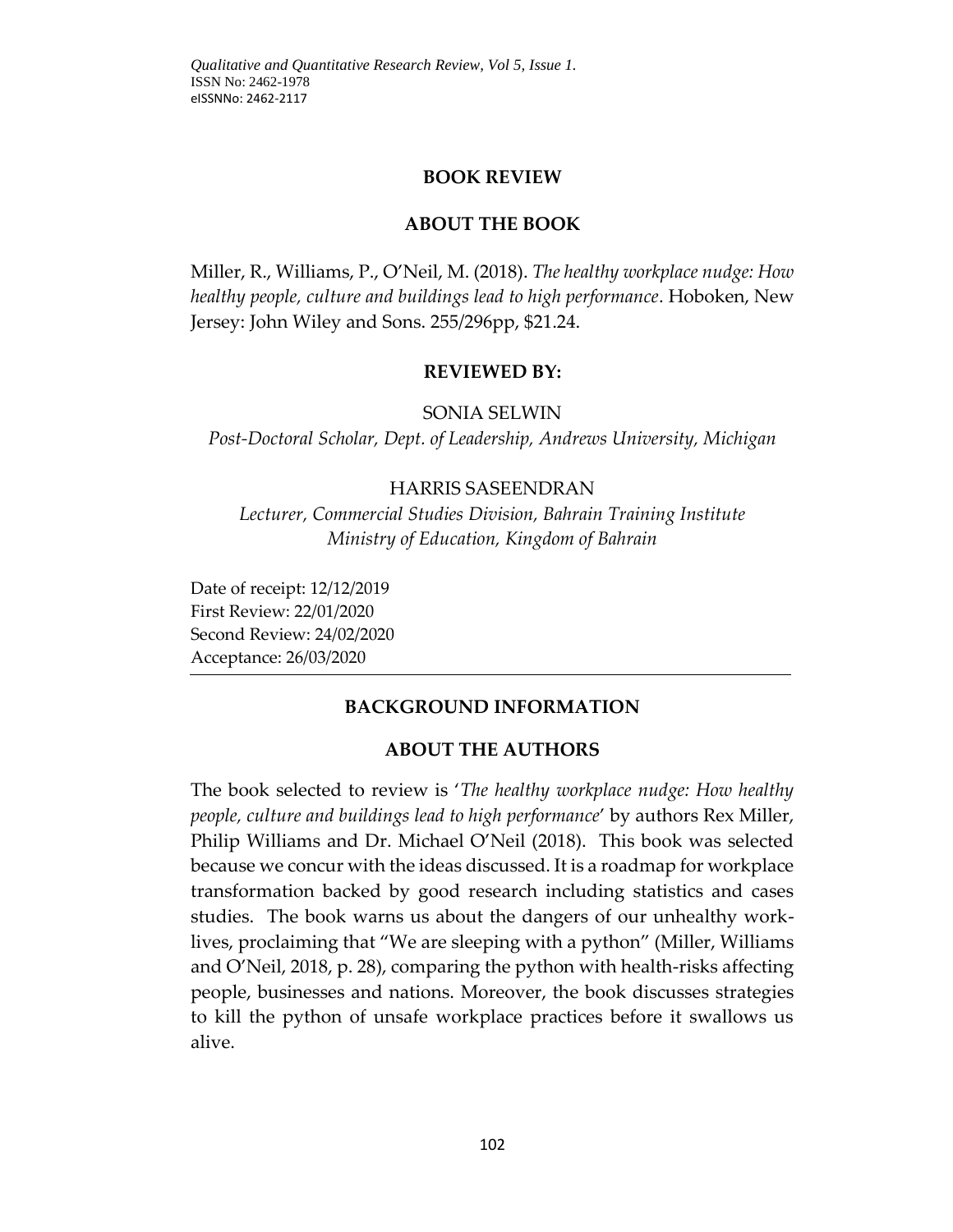*Qualitative and Quantitative Research Review, Vol 5, Issue 1.*  ISSN No: 2462-1978 eISSNNo: 2462-2117

Among the authors who contributed towards this book, Rex Miller is well-known for his MindShift model which guides organizations on how to improve their organizational culture and performance. He works with many top industry leaders and have won international awards for innovation. He has been a five-time Willey author and all his books are based on in-depth research. The second author, Philip Williams is the President of Commercial Business Development at Delos, a real estate research company that helps in creating a healthier workplace. He has worked with Webcor Builders, Southland Industries and Carrier/United Technologies Corporation. As an engineering specialist, he contributed to the understanding and inclusiveness of health sciences by improving the design, construction and operation of buildings. The third author of the book, Michael O'Neill, is the Director of Global Workplace Research, Workplace Strategy and Market Insights teams for Haworth, Inc. When he worked at BOSTI, he contributed towards research using analytics to prove the impact of workplace design on the performance of employees. He completed his doctorate in architecture and human behavior and developed a software based on biological properties of neural networks that models how people take decisions as they work within buildings.

### **ABOUT THE BOOK**

This book is written with the purpose of creating happy and healthy employees in the workplace through healthy workplace nudge leading to high performance. The premise is that organizations which invest on healthy workplace designs can 'nudge' the employees' habits subconsciously, without using force. This would improve the health, happiness and productivity of the employees. This book brings research from 100 macro-organizations that tackle the health issues of employees. The claims of this book would offend the wellness industries since it tries to prove those organizations are not effective. The book would also ruffle few feathers among corporate HRs who have established strategies for employee well-being and motivation. It is a book whose claims can offend nearly everyone. It brings out the risks of the workplace and benefits of a healthy workplace nudge. In the words of the author "According to the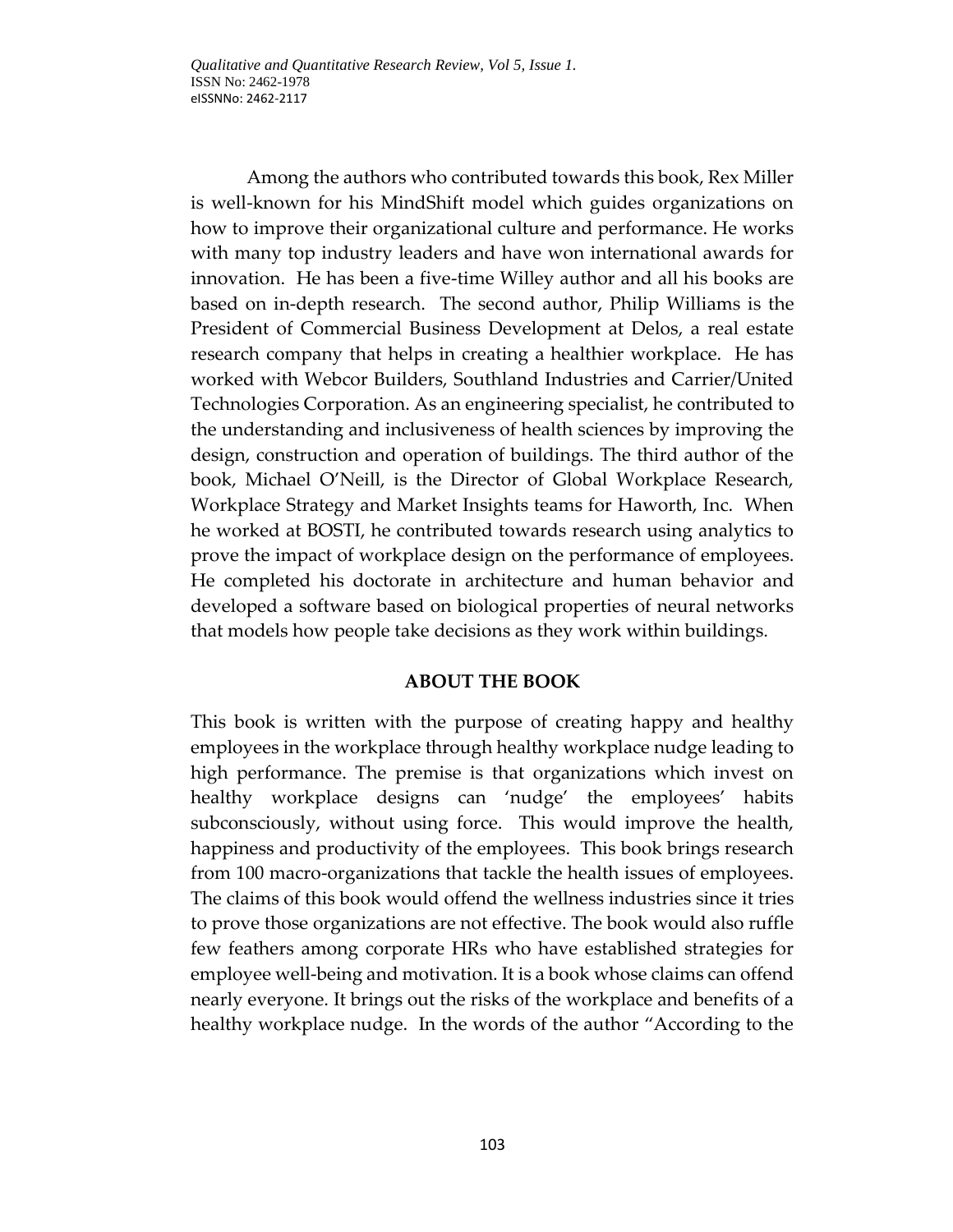Cleveland Clinic's Dr. Michael Roizen, by 2025, we will hit that point which is 'undoable', at this point the storm will produce profound societal disruption" (Miller et al., 2018, p. 9). Before the situation approaches that stage of no return, where nothing can be done to protect the nation from the predicted crisis, Rex Miller lays down practical suggestions to save the world. The author believes that well-being before wellness is the key to a healthy workplace. In our point of view, the authors has convincingly pointed out suggestions for a healthy workplace nudge.

## **TRACING THE ARGUMENTS BY THE AUTHORS**

# **Part I**

The authors began by providing a different perspective of the elephant rider from the book, '*The righteous mind'*, written by Haidt, J. (2012). Even though the rider, who is a symbol of our conscious mind, tries to direct the elephant, symbolizing our culture, subconscious desires, fears and subjective experiences, the elephant will decide by itself where it wants to go. The solution is to whisper to the elephant through nudges to slowly brainwash it. The definition of nudge in this book is "anything that makes it easy for the elephant to pick a better path." (Miller et al., 2018, p.1).

During their journey to transform the workplace, the authors did not find formulas but instead saw patterns. "Simply plucking the lessons from an expert rider and applying them into your elephant typically fails" (Miller et al., 2018, p.2). Many see what is happening but miss the truth. For example, the authors discuss about the world recession that began with the US financial crisis, "The best and brightest minds in the financial industry closed their eyes and simply rode the lumbering beasts off the path to destruction" (Miller et al., 2018, p.6). Creative and courageous leadership is the only redeemer of organizations walking into the cliff.

An interview with Dr. Roizen made it clear that chronic disease was highest among the expenses of federal spending. The five elements of a lifestyle which causes chronic disease are unmanaged stress, overeating and poor diet, a sedentary life, and abuse of alcohol, drugs and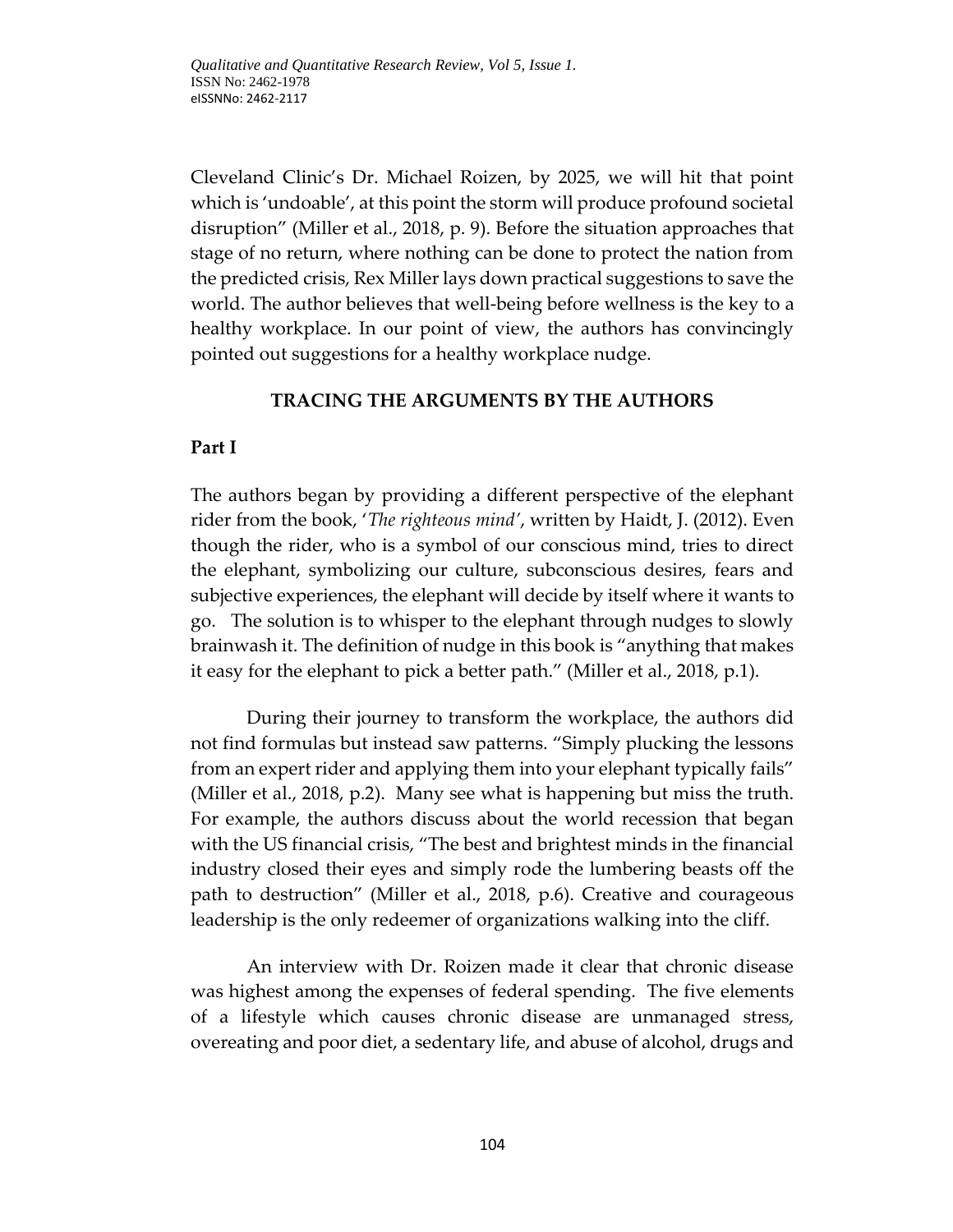smoking. "Eighty-six percent of the nation's \$2.7 trillion annual health care expenditures are for people with chronic and mental health conditions" (Miller et al., 2018, p.25). They liken this a disaster waiting to happen, like sleeping with the python which is slowly killing us.

Another issue to note is the Federal spending focus which ensures that Healthcare could become 36% of the total GDP in the US by 2030. This is a big problem for businesses as their cost for managing employee health too is shooting up without being able to control the increased expenses. The authors point out that different companies have various programs for managing good health, although what really matters is a healthy culture.

Lew predicted the future and was aware about the sea change required and made sincere efforts to study new workplace designs by eliminating all private offices. He suggested rehumanizing the workplace.

"*The potential effect of environment on happiness and health seems intuitive. However, office buildings are seldom designed for humans…unless a developer can link the cost of iconic design or an enhanced user experience to higher rents, the process reverts to buildings and the people who will work in them becoming mere commodities.*"

(Miller et al., 2018, p.35).

Since people spend most of their lives at the workplace, the buildings should be designed to support a healthier environment for employees. In order to achieve this, the human resource and the corporate real estate should work together. Miller et al. (2018) suggested 'leadership engagement' to win the hearts and minds of employees. With the integration of best efforts, leaders can create a ripple effect of happier employees by walking the talk, creating a healthy environment, designing healthy nudges and truly caring about employees and helping them towards better health and well-being. (Miller et al., 2018, p.39).

The discussion with Tom Emerick "unraveled the wellness garment and it looked like the emperor had no clothes." (Miller et al., 2018,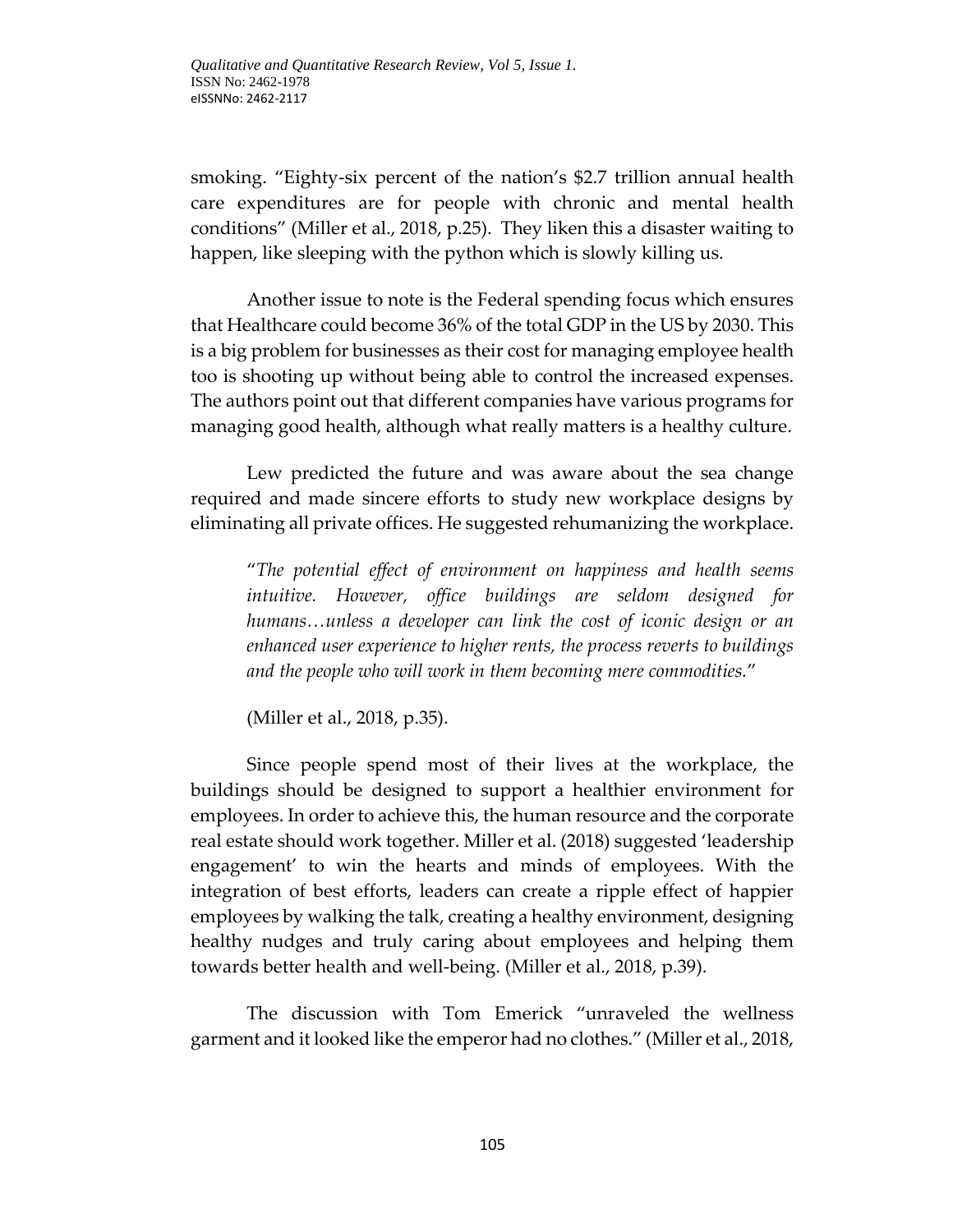p.38). They realize that wellness programs don't work and every penny that was invested towards the program was wasted. Furthermore, the comment by Dr. Monnat made the authors realize that the "Nation is in pain". People have different kinds of pain in life which could be due to poverty, illness or other challenges of life. Employees in pain are treated with pain-killers, similar to what is offered by drug-dealers. The root cause of many of these problems is stress which should not be ignored. Since people feel trapped, companies should be more caring towards their employees and find ways to create a positive environment. One of the suggested way to reduce stress is to allow additional staff, reduce the pay and reduce the workload.

The authors suggested that leaders should go on a "listening tour" in order to gain better understanding of their team members. (Miller et al., 2018, p. 51). Sylvia's story in the book was yet another example which provides proof that stress management programs wouldn't help, but rather employing more employees to reduce the amount of work would help. Jeffrey Pfeffer wrote in Fortune magazine that the workplace conditions affected people's level of stress due to work-family conflict, economic insecurity, shift work, long working hours, low levels of organizational fairness, an absence of control over one's job and high job demand. After 2 years of research with 180 teams, it was concluded that psychological safety was the number one factor in high performance. (Miller et al., 2018, pp. 59, 64).

## **Part II**

The research by the authors brought out a finding that well-being should be given more importance than wellness. Moreover, well-being required a mind shift and not a new program. The authors showcased the case of Bob, to explicitly prove that the time spent by an employee in office affects his family life while the satisfaction of his personal life has an impact on his performance at work. The authors quote, "A lot of companies talk about wanting to improve work-life balance, but then only solve for 'work'. It's time to make 'life" a factor in creating great workplace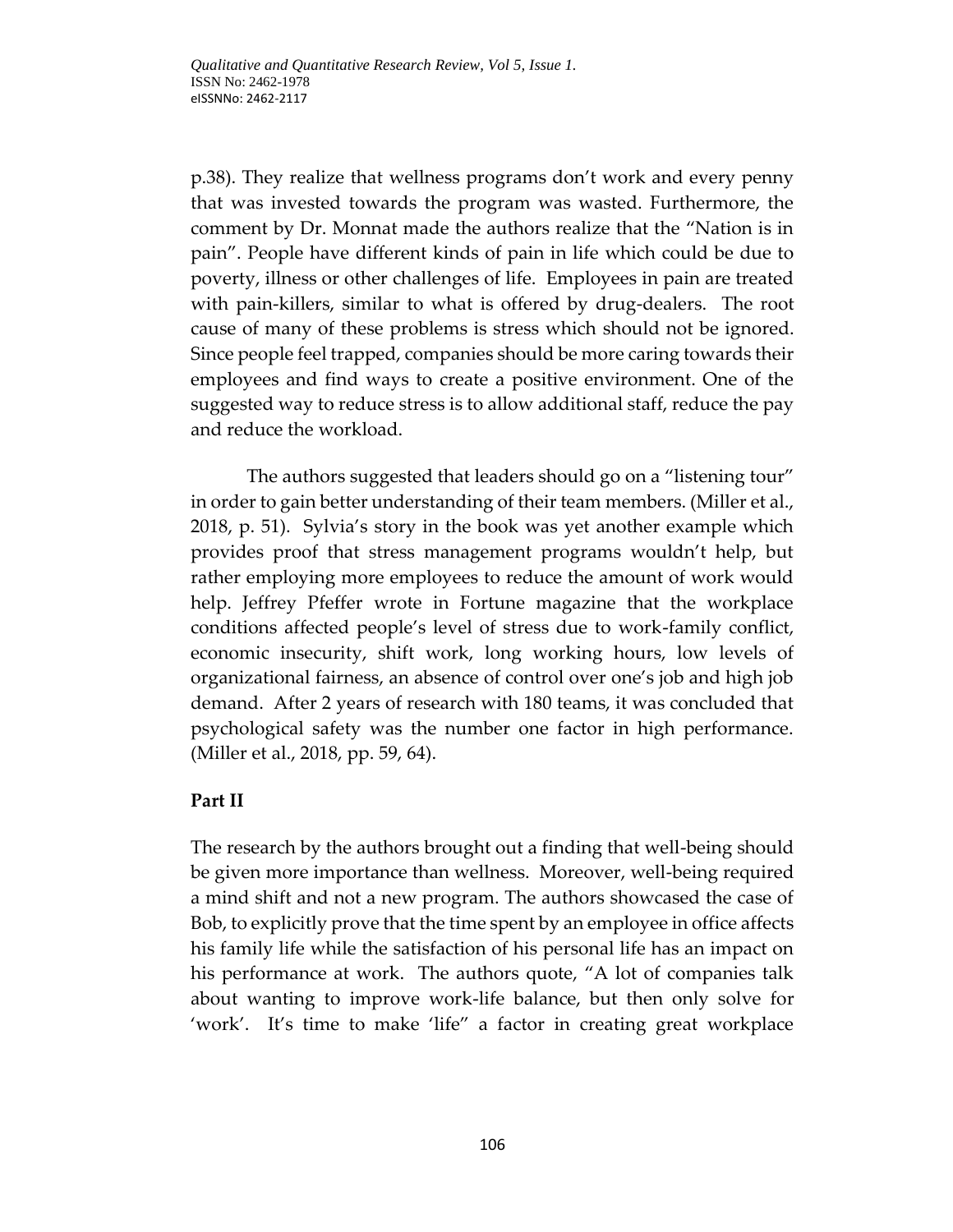experiences…" (Miller et al., 2018, p.70). They suggested to use the PERMA model (Positive, Emotion, Engagement, Relationship, Meaning and Accomplishment) that would result in happiness which in turn provides human flourishing. The authors moreover suggested to use the ladder of wellness. (Miller et al., 2018, pp.73, 76, 83).

Miller's (2018) next important finding was 'Happiness comes from well-being. Dr. Sood explains that our brains experience fatigue after 90 minutes of focused work, after which a break for 20 to 30 minutes is required. Research shows that when a mind is engaged, it gives happiness. It also showed that when the mind is happy it results in engagement. The case study of Bob proved that the CAVE dwellers could be rescued by 'hope' which is a nudge towards happiness. When people face too much stress, they experience Amygdal hijack where their brain goes blank. The authors suggest that training and mentoring life skills would create a psychologically safe environment where managers support the employees, placing others at the center and helping them grow.

The initial purpose of the book was to suggest ways to invest in health and wellness but later shifted its focus to the well-being of the employee. It was found that organizations spent \$43 billion in workplace wellness but there was no research that showed clear evidence that organizational profits were earned out of this investment. The book quotes President Obama, who acknowledged that the healthcare system in the country was not working. A research conducted by RAND reported that the wellness program does not support cost-cutting in organizations. Only a very small part of the population who hear or read warnings about smoking will actually make a life change" (Miller et al., 2018, p.103). Hidden costs of wellness programs were not calculated and hence a real figure of the cost cannot be calculated. Yet 90% of companies with over 200 employees implement wellness programs and spend \$700 on average per employee. NIH Health in Building roundtable concluded that "High incentives get people started but don't last, healthier people self-select into wellness program and 4.5 percent of additional participation for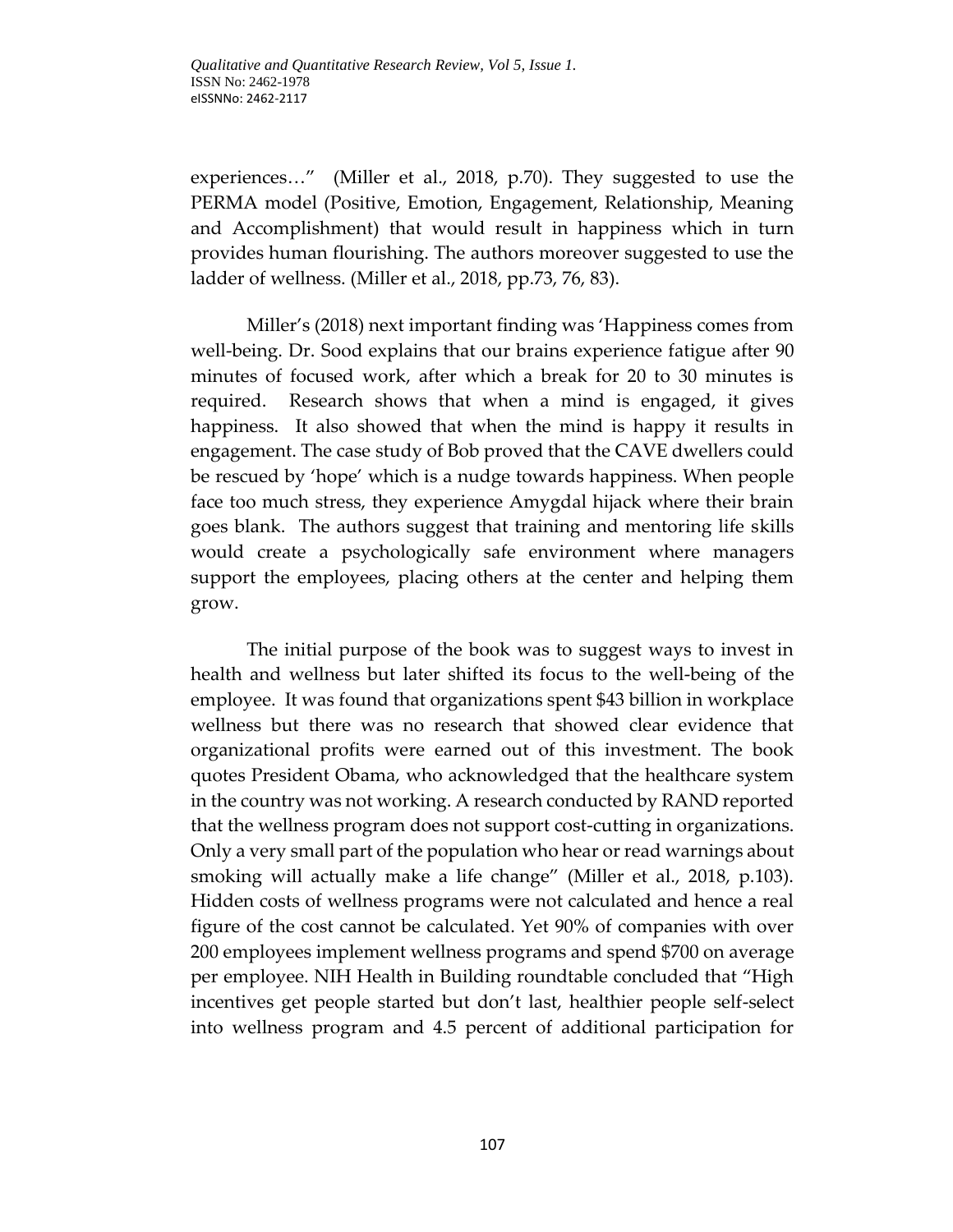unhealthy employees pay for the cost of the program, but cost doesn't include soft cost, productivity loss or false positives of HRAs." (Miller et al., 2018, p.106). Miller brings out his personal stories and links it with other case studies where leaders and managers show care and hospitality by taking the problems personal which create a difference at the workplace. "Leaders have to care, and they can't care for people they don't know"-Bob Chapman (p.112).

## **Part III**

Traditional wellness program assume that employees would change if they are provided with information regarding healthy choices and are given incentives or discounts in their insurance premium. Sadly, that has not worked as humans are irrational decision-makers (for example, people don't read insurance policies as they are never rational). The best alternative solution would be to create nudges which would help employees select a good choice easily when compared to a bad choice. Just like in the story of Homer's Odyssey, where Ulysses ordered his crew to lash him to the mast while he heard the Siren's songs, organizations can create "nudges and commitment devices to assist in higher, nobler, healthier and more profitable patterns of life." (Miller et al., 2018, p.132). Reframing and redesigning the work environment is vital for change among the employees. Examples of nudges include: placing the elevator in the far corners of the building, placing a recreation area in the central area of the workplace, placing healthy food and drinks in a more visible and accessible area, placing healthy nuts and dried fruits in clear jars and unhealthy snacks in opaque jars, incentives for walking and cycling to work, taking walks during breaks, building parks near homes and organizations making people more likely to use them, vending machines with water as the first choice when compared to other choice of sodas, free parking zones away from the building.

Rex discussed three rules for nudges. According to him the nudge must be easy and cheap; the nudges can be done for good or bad reasons; the nudge is not a command that must be followed by staff. For example,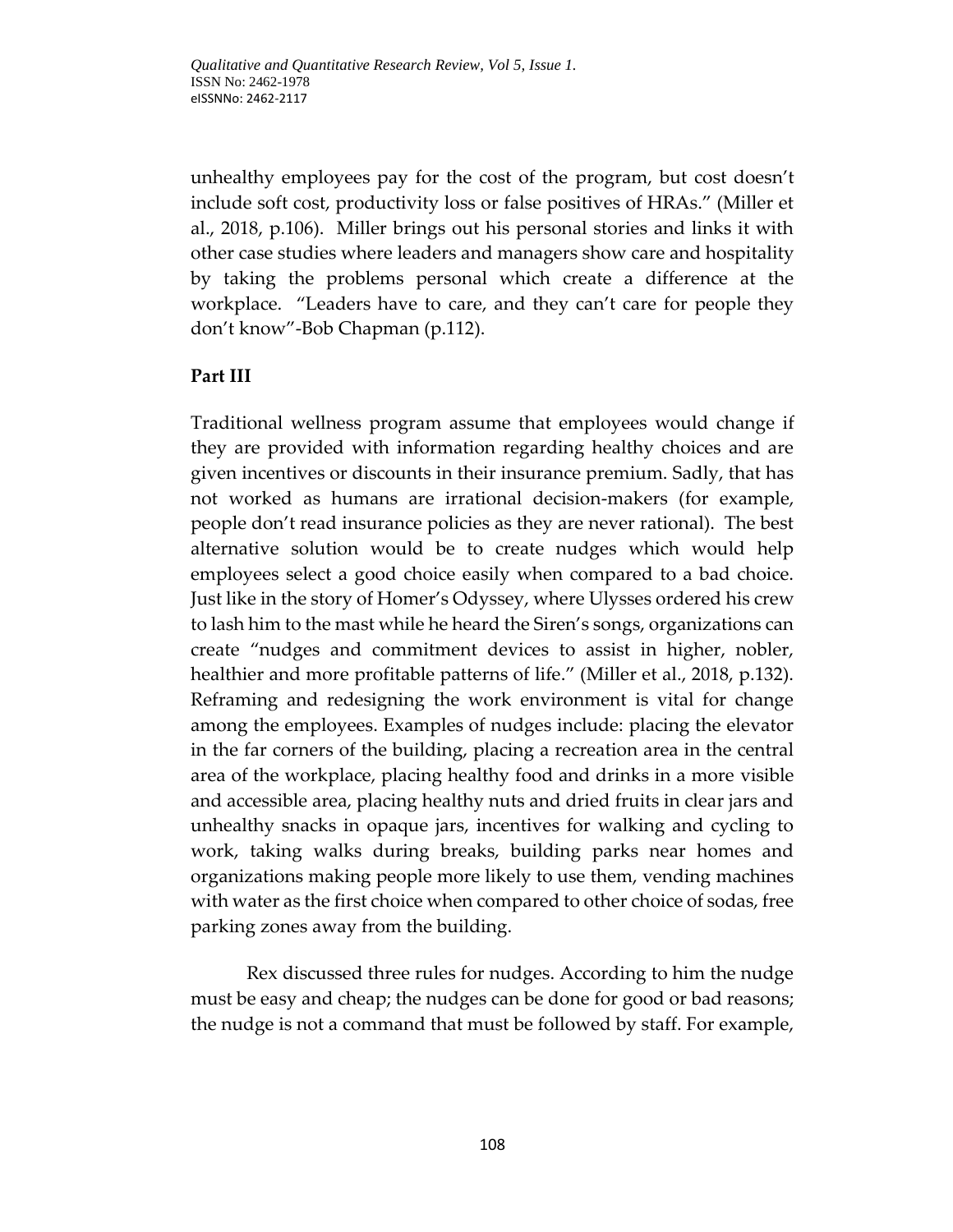placing a fruit at eye level of employees can count as a nudge, but banning all junk food in the canteen cannot be. This is because, the nudge should invite people towards positive behavior, rather than being forced to do it. The authors point out that currently most nudges in organizations are through policy. The question they ask for which creative thinking is required, is how organizations can extend the idea of nudges to workplace design.

"I would spend money on environment rather than spend money telling them to change their bad behaviors"- Al Lewis (as cited in Miller et al., 2018). It was found that the best companies had committed and engaged leadership and they invested their time to build a healthy work culture. Spending on a healthy building improves the health and wellbeing of employees, evidenced by the quote, "Just being in that space could have positive exposure to cardiovascular health, respiratory health, immune health, sleep health and cognitive health" (Miller et al., 2018, p. 143). Installation of circadian lighting at workplace and harvesting natural light is less expensive when compared to artificial light and blue spectrum light which is harmful to both our body and minds.

Since wellness and health is a \$3 trillion industry, the field of workplace wellness offers a huge opportunity. Studies have shown that corporate wellness programs do not work. On the whole, although it has been told that 'every 1 dollar spent in wellness returns 3 dollars' (Miller et al., 2018 p. 161), there is no real proof that this is true. Mostly what we find is a loss of productivity and false promises when it comes to the results of such programs. Many times, stories are more effective than numbers in order to understand the problem and provide solutions. Investing on buildings is the most effective way to improve the health and well-being of the employees. The authors compared investing on an employee and on the building with the argument that "if the average employee turnover rate is 15% whatever benefits an employee may have gained by his or her participation goes with that employee to the next company. But improvements to the building and designed nudges remain and have a positive effect on whoever works in that space.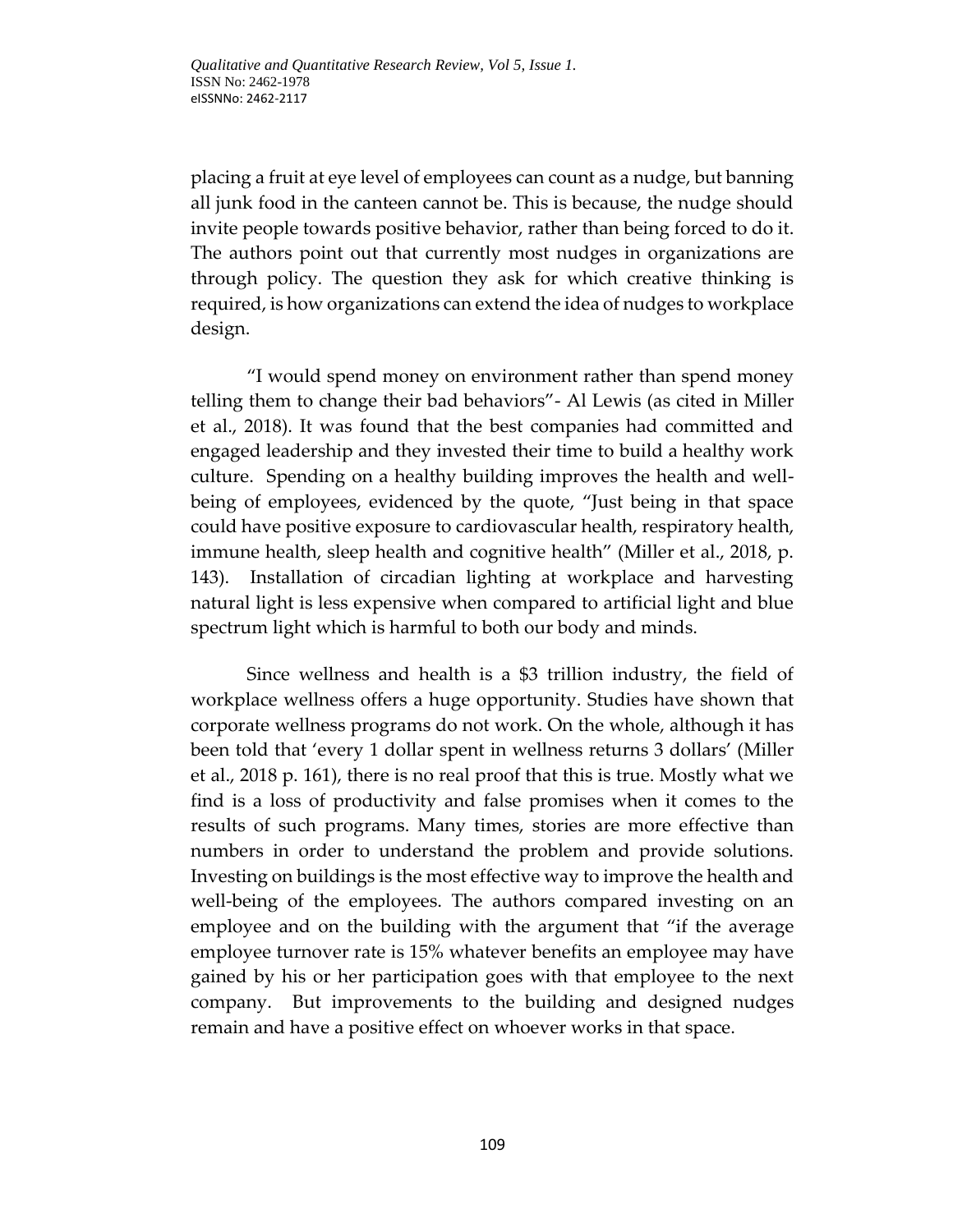*Qualitative and Quantitative Research Review, Vol 5, Issue 1.*  ISSN No: 2462-1978 eISSNNo: 2462-2117

Keeping track of rest and sleep after a day's work makes us aware about when we need recovery. Since our brains cannot register pain, we must find apps to measure sleep. Two hours before bed, the lights should be dimmed and by 7:00 pm, blue light should be minimized in order to get sound sleep. Just like sleep is disturbed, work can be disturbed through distractions which should be avoided. The most successful people dwell on their strengths and develop skills and focus intensely on the work allotted (Miller et al., 2018).

### **Part IV**

Most of the organizations that are successful, create ecosystems of care for the health of their employees and also focus on the principles of change. This is attested by Bob Chapman in an interview: "We take care of people because that is the right thing to do... How do we teach people to care? It starts with listening skills, thinking like a leader, inspiring like a leader and acting like a leader" (Miller et al., 2018). Tom Emerick, speaking about the current situation in medical ethics, says "There is also a gross variation in quality, net cost and even in the medical ethics for this population. 20% receive bad diagnoses, 40% receive bad treatment plans. The cost impact can be more than 400% of what proper diagnosis and treatment would deliver". This shocking reality seems to be the current trend in hospitals across the country. Medical ethics needs to be redefined and the whole body of a patient should be examined instead of treating only a part of his body. Non- monetary incentives should be provided to employees for following healthy practices. Programs should be around employee flexibility, financial health, physical health and understanding health care benefits. (Miller et al., 2018 p. 196). Organizations need to design nudges and encourage employees to be collectively responsibility for the growth of all employees. This can be implemented with leadership conviction and commitment thereby changing the culture of the organization. "A healthy culture adapt, bounce back, learn, let go, cooperate across departments, serve one another, and add value to the whole" (Miller et al., 2018 p. 202).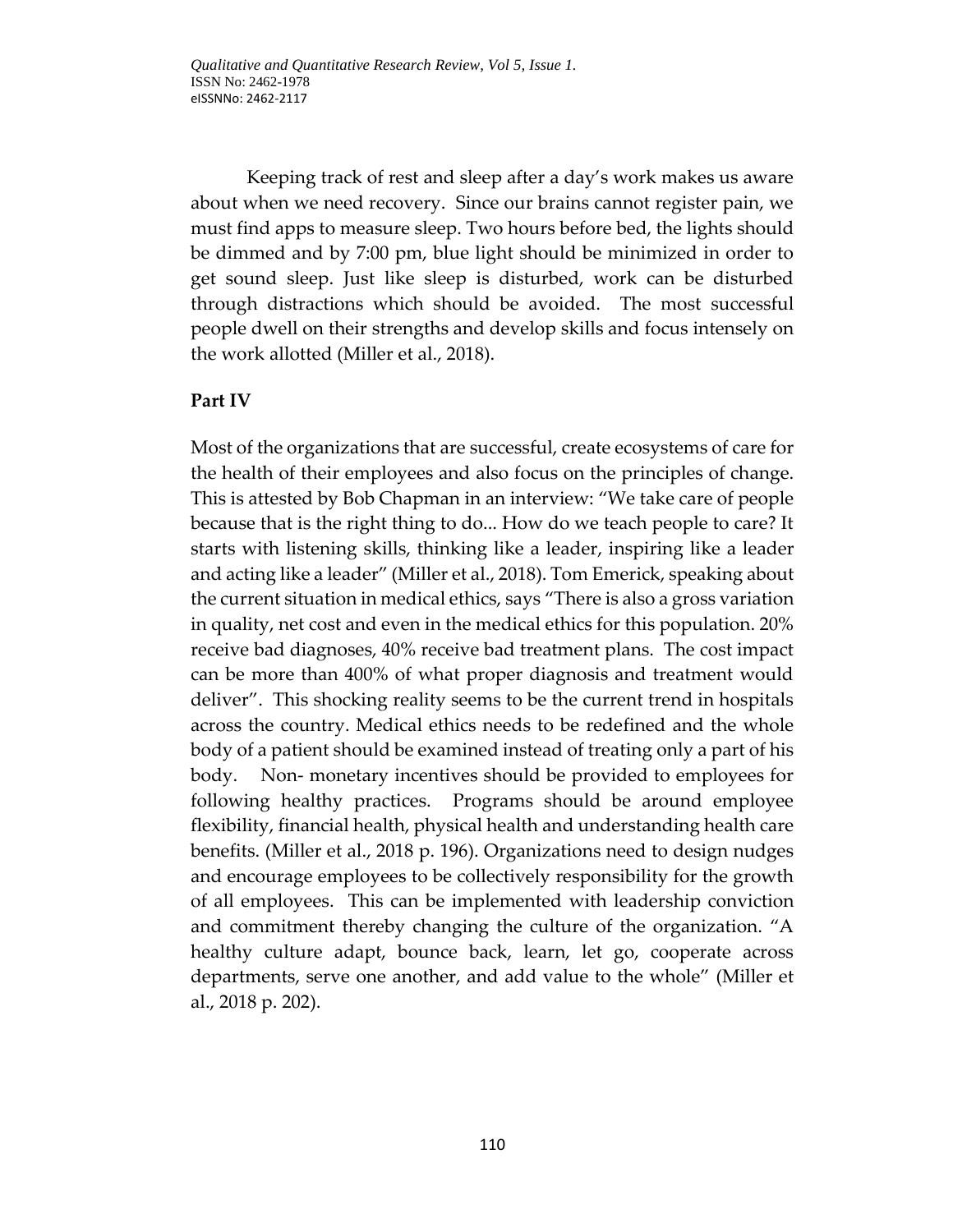Humility and owning change by picturing, modeling, praising, training, measuring, financing, and scheduling can improve the workplace. Moreover, allowing a second-chair leadership to lead the team will improve workplace health, happiness and performance which will positively change a company. In conclusion, the seven golden nuggets to be kept in mind include: change the environment, well-being comes before wellness, we must care for people before we can help them, build a healthy building, design work for a person's natural strengths, build social capital, the age of balancing cost and wellness has ended. (Miller et al., 2018 p. 253).

# **CRITICAL EVALUATION**

Recently, the concept of 'nudge' has become very popular as a tool to change individual behavior and to treat even diseases. Since understanding of the concept varies, Hanse, Skov & Skov (2016) aimed to clarify the nudge approach. Similar to what is discussed in the book, their article points out that "Nudging is a new and aspiring scientific field that offers evidence-based approaches aimed to create behavioral changes in many ways that may potentially supplement as well as substitute existing regulation in a comprehensive health strategy."

## **Strengths of the book**

This book has several strengths: Readers can be benefited from the case studies and statistics based on two years of research that uses proven practices, providing workable strategies and tactics to create well-being among employees, providing "the path" for managers and leaders who have a great burden unable to figure out how to implement care for their employees and to make them happy (Grantham, 2018; Lewis, 2018). This is a book to be read by all wellness industries so that they could revamp their strategy to help employees. Reviewers on amazon have a similar view about the book. "He takes us through his discovery process, step by step, with illustrations and lot of case studies and interviews." (Lewis, 2018)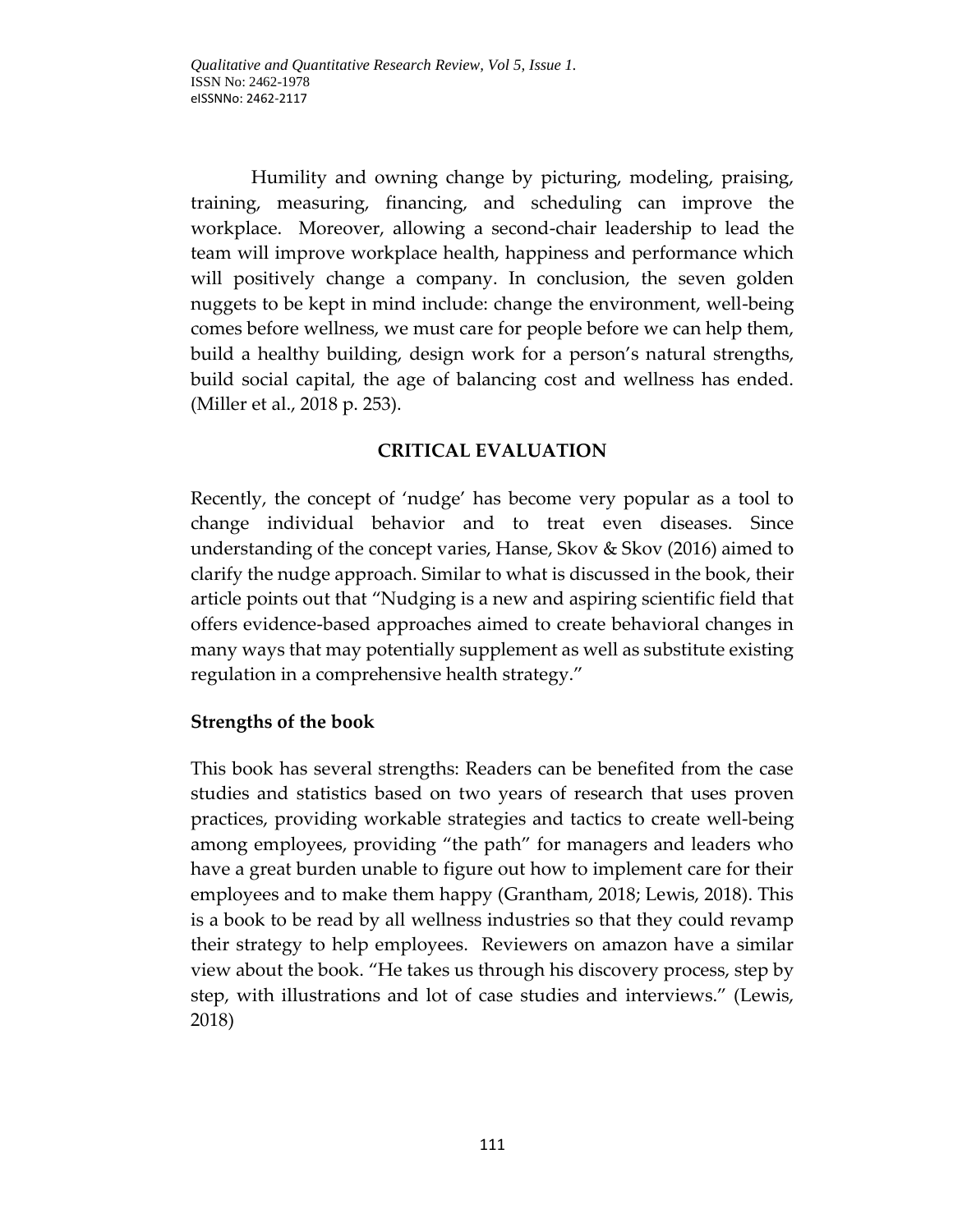*"I especially like the latter chapters in which Rex points out some case studies of reality that things can be different if they are led by courageous leaders. This is a roadmap for all of us who are interested and involved in this area. The statistics, the facts, the figures, the testimonies that Rex has pulled together here are indisputable. They present a solid business case for doing things differently." (Grantham, 2018)*

*"Leaders will find new ways to frame the challenge of steadily rising health care costs, ammunition to debunk many of the half-truths and dangerous myths that dominate the current wellness industry, a whole new approach focusing on well-being and happiness - not wellness, and a set of "nudges" that can really make a difference." (Dayyon, 2018)*

While the recession and financial meltdown triggered by Wallstreet's shady practices that happened a decade ago is still fresh in the minds of most people, the lessons learnt seem to be forgotten. The nudge theory can be applied to remind employees and managers of financial companies the importance of being ethical and concerned for other's well-being in order to facilitate own growth and peace of mind.

According to Paulin and Gosnell (2017), around 70% of those employed in the US are disengaged at work and organizations try to fix this by providing yearly financial incentives which doesn't really work. They have suggested that employees who spend more on experiences would be happier than those who spend on material things. Miller et al. (2018) rightly points out that engagement of employees at work is important in their wellbeing and therefore organizations should help create positive 'experiences' at the workplace to increase employee happiness.

Thaler & Sunstein (2009) defines nudge as "any aspect of the choice of architecture that alters people's behavior in a predictable way without forbidding any options or significantly changing their economic incentive." (p. 17). This similarly reflects the idea of Miller et al. (2018) that nudges are not mandatory. Many authors have mentioned the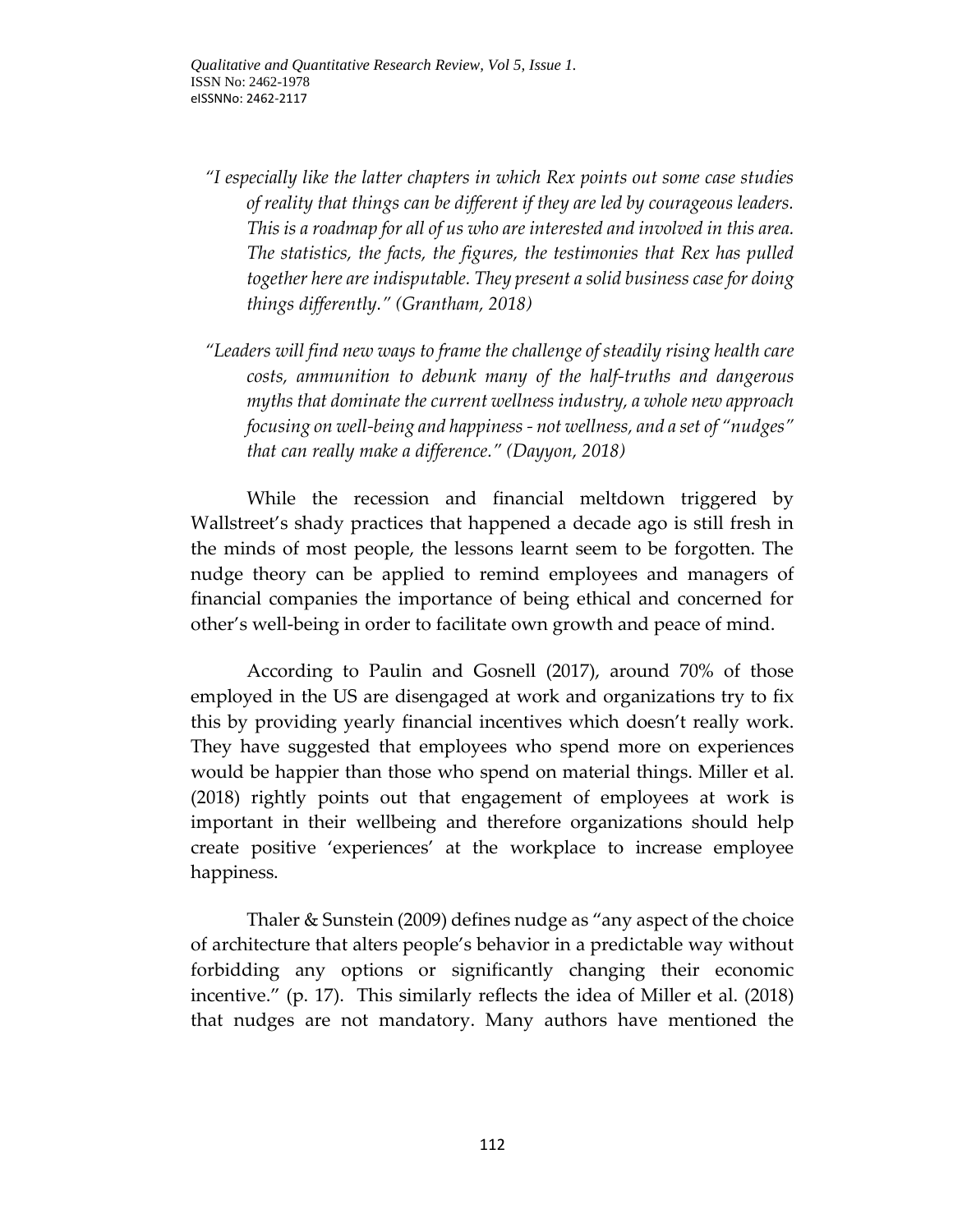importance of nudging on healthy food choices, health care and retirement plans based on extensive research (Thaler & Sunstein, 2009; Bucher et al., 2016; Maas, de Ridder, de Vet & de Wit, 2012).

Many of the topics he discussed was already discussed in numerous books and articles but this book dives deeper into the subject. (Maas et al., 2012; Author et al., 2016; Conrad, 1987; Largo-Wight, Chen, Dodd & Weiler, 2011). For example, the importance of sleep and eating healthy is not new. It has become a buzzword in most organizations for many years. Based on the research of Maas et al. (2012), when healthy foods were placed on the forefront, making unhealthy snacks less accessible, it was found that there was a decrease in the intake of snacks without the risk of compensatory behavior. This point was repeated in the book by Miller et al. (2018) but in a very different context. Similarly, Author et al. (2016) had attempted to foster cross-sector collaboration in order to improve well-being. Conrad (1987) discusses the other part of the responsible corporation which cares for the health and well-being of its employees. It questions if corporations are able to 'represent the individual's authentic interests in work and private life'. Research by Largo-Wight, Chen, Dodd & Weiler (2011) on cultivating healthy workplaces found that as employees had more workday contact with others, the perceived stress and generalized health complaints also decreased. Sugiyama, Hadgraft, Healy, Owen & Dunstan (2018) conducted a study on the health risk caused due to time spent sitting at the workplace. It was found that 'the perceived availability of sufficient informal discussion space was associated with lower levels of sitting among those who reported more supportive organizational norms and greater behavioral autonomy.' These findings are similar to the suggestions by Miller et al. (2018) to make a change in the workplace design so as to provide better inter-personal relationship.

We appreciate the way the last chapter of the book was written. We expected the recommendations to be listed out, but surprisingly the book continued giving cases of successful organizations from which we could draw out learning lessons.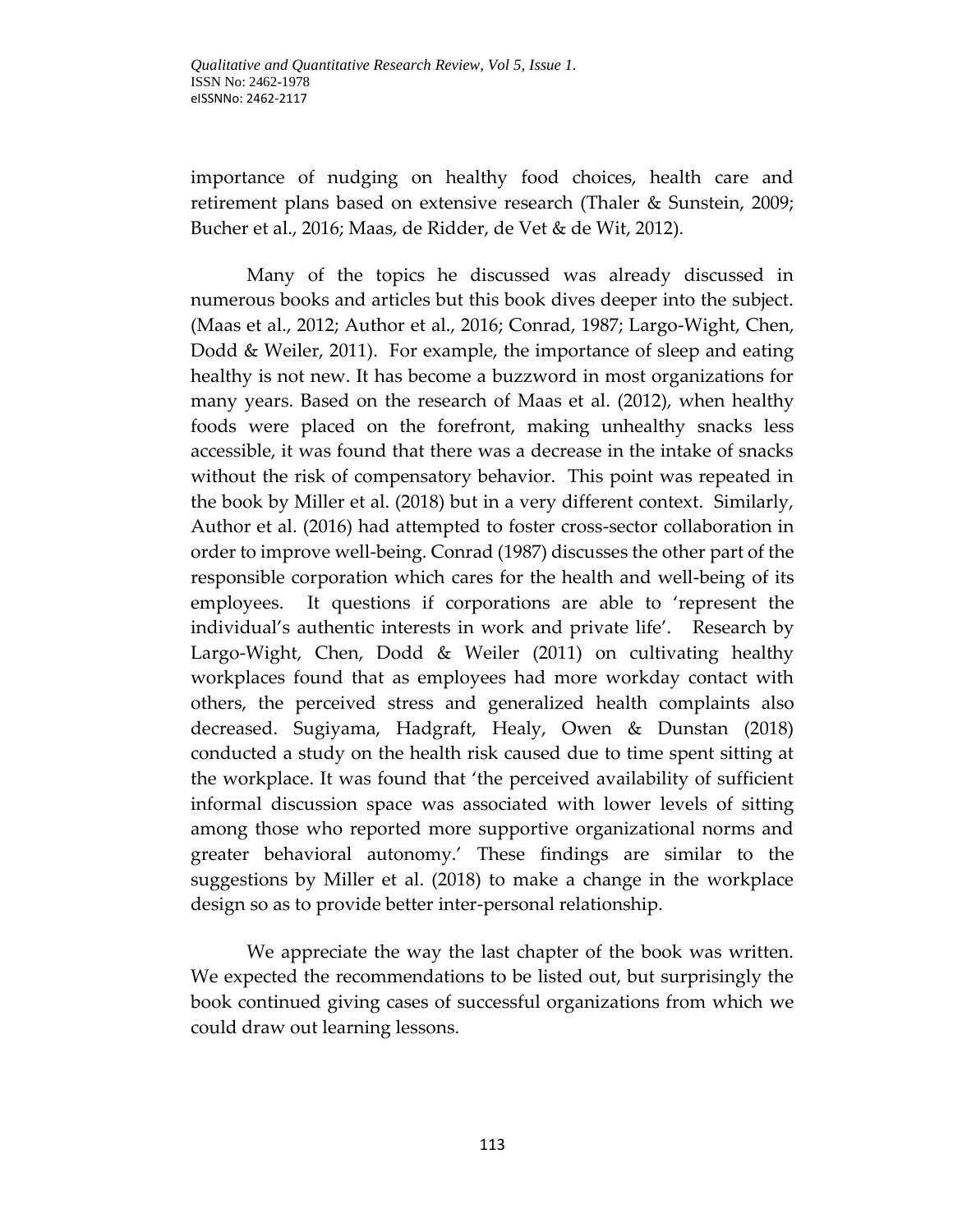### **Weaknesses of the book**

There are not many negative points we can say about the book. One of the points noticed was that a few topics were repeated multiple times throughout the book without addition of valuable information. People who want to review the point can very well turn back to those pages. For example, pages 75 and 245 have the same figure on the Ladder of Wellness.

Nudges may not be an effective tool as employees cannot be forced to follow those nudges. It should be pointed out that people who really want to do something unhealthy or move towards a negative direction will do it regardless of organizational nudges. Pasquale (2015) reflects this issue when he questions whether anyone can be pushed into a retirement plan or a healthier diet. Providing nudges like labeling calories in food packages as suggested by Thaler & Sunstein (2009) may only create awareness without necessarily reducing consumption. Similarly, another example of nudges at the workplace included providing healthy snacks in transparent jars (Miller et al., 2018) which can be argued to be least effective, as people who have a craving for sweets or caffeinated drinks would definitely take the effort to get it. Pasquale (2015) further argues that even if nudges try to help in making smaller positive decisions for employees, the potential impact would be diluted by the strategies of corporate giants who have huge resources and an army of scientists and marketing researchers who work towards increasing demand for unhealthy foods among consumers.

The book seeks to portray employees as facing imminent danger and companies facing the risk of losing huge profits if they do not follow the 'nudge path'. This can be argued to be far from the truth, as we are well aware that most of the top businesses and organizations in the country and across the world are growing steadily while following current wellness and HR programs that seek to increase employee satisfaction rates and motivate them to work more effectively. Although most organizations have not applied nudges, they do have employees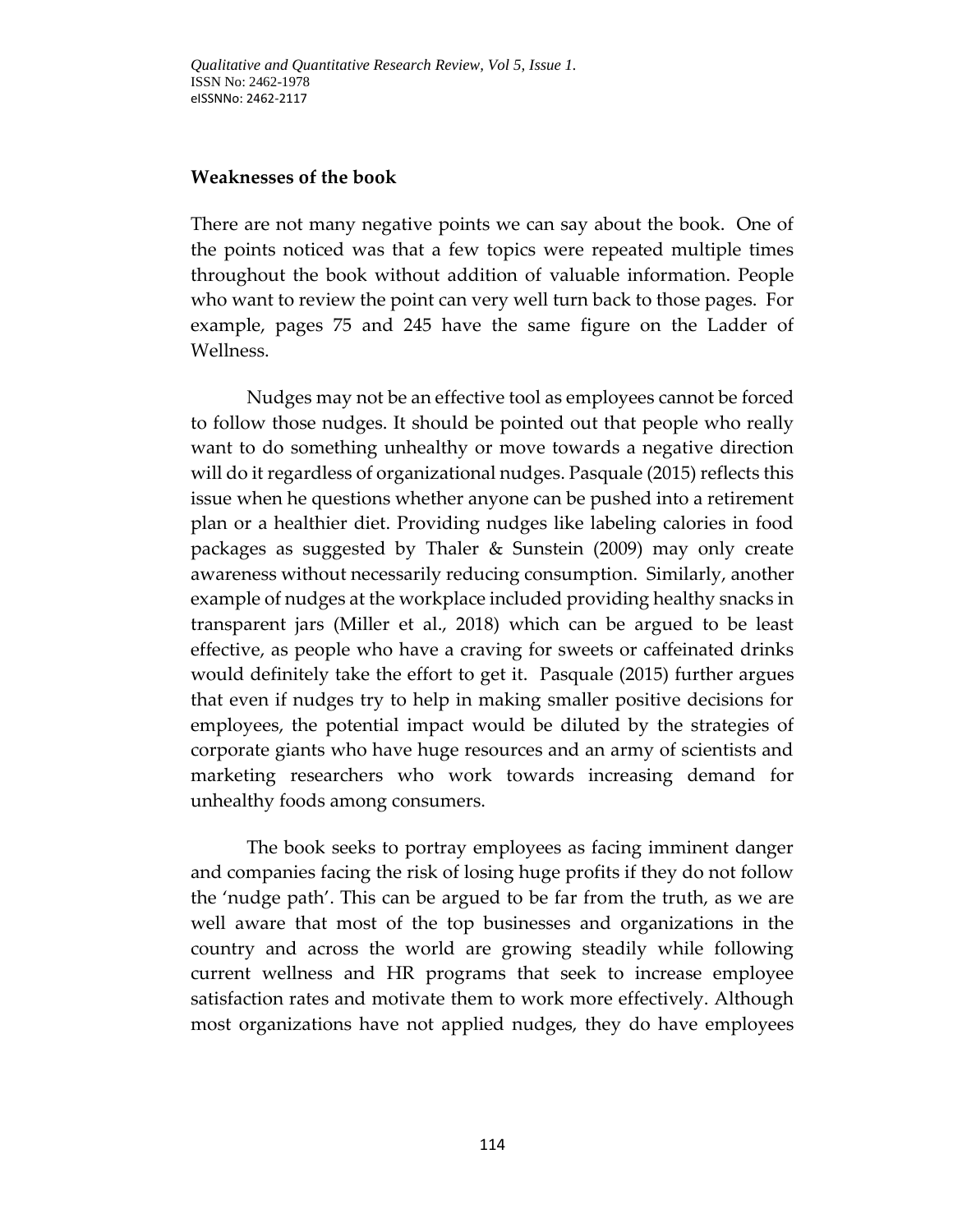who are dedicated to their organizations owing to their excellent work culture. Companies like Apple, Samsung, Toyota and Unilever rule world markets by focusing on customer delight and by preparing employees to be more skilled in their areas of expertise. Focusing on fruits on the table and the snickers bar in the wending machine can only produce minor change in results, if any.

Miller et. al. (2018) initially mentions about his unfamiliarity with the topic of workplace wellness and portrays this as an advantage: "My unfamiliarity with workplace wellness was a benefit" p. 19. But this would seem to be a misrepresentation as Rex Miller and other authors worked within the industry of building construction, paving the way into research on building for a healthy workplace. This begs the question, even if the authors were unfamiliar with the area of study, how can unfamiliarity be seen as an advantage? In my perspective, a person who is not familiar with his topic will not be able to provide a proper and effective feedback unless he or she works with someone in that field. This disadvantage would also have been one of the reasons why other authors had to support Rex Miller in writing the book. The author needed experts in the field to share their knowledge. Being ignorant about the field can be argued to be a disadvantage as any information given by 'experts' during interviews could easily have swayed the author, considering his inexperienced understanding of the reality in that field. Being ignorant in an area and approaching the subject would also take longer for authors to write. It is best if authors rely on their areas of expertise, making their observations rich with past experiences. There was also a contradicting sentence towards the end of the book "When the idea of this book first appeared in 2015, I assumed I was sufficiently knowledgeable about the concept of wellness" (Miller et al., 2018, p.109). The statement shows that the author thought he had sufficient knowledge to conduct the research which was disproven as he progressed forward.

Craig Janssen, the owner of Idibri, when asked the secret of not having employee turnover in years, said that they pay below their competition but gave them less workload and better job security. Miller et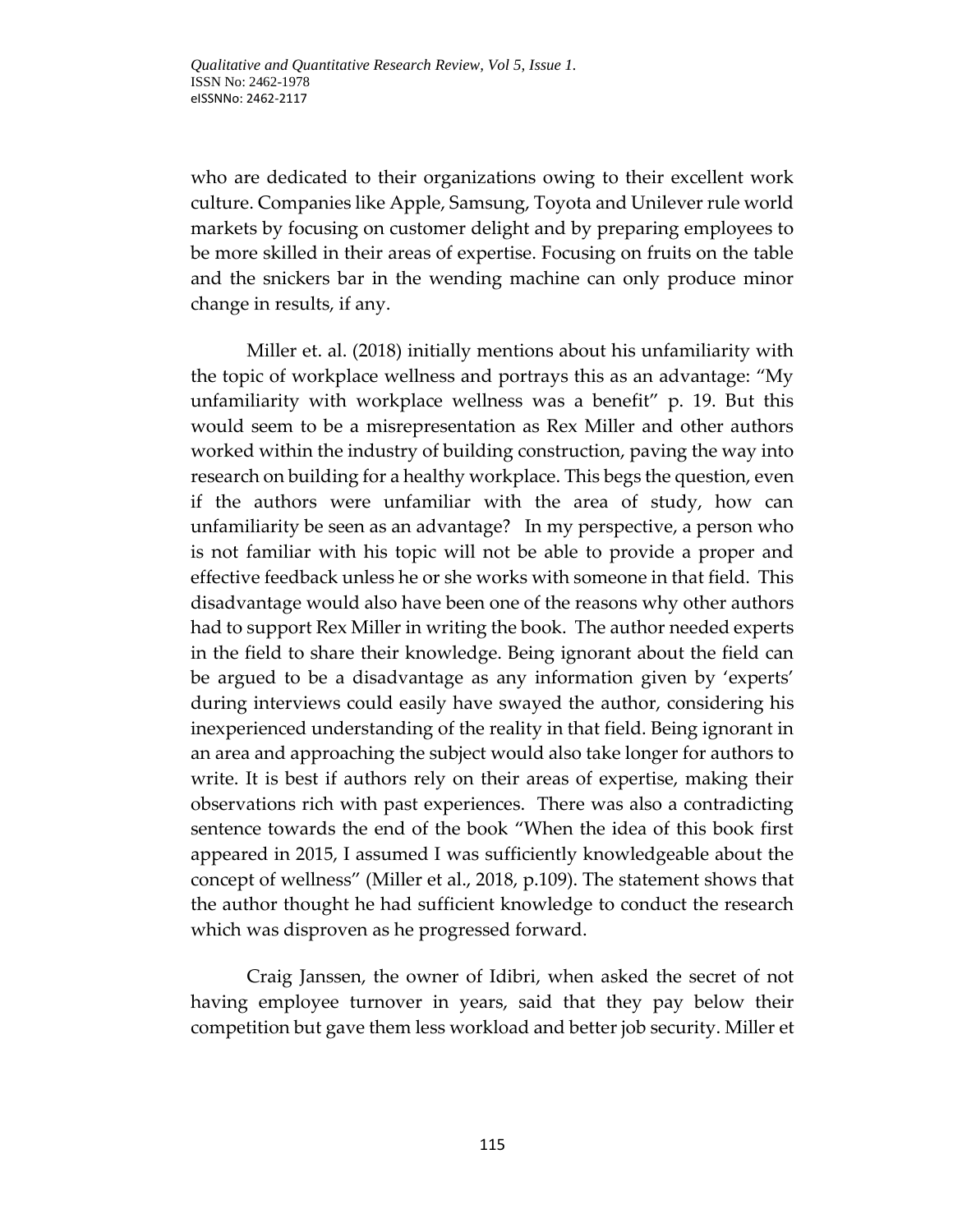al. (2018). Such cases might be true for people who are timid and want a secured job and don't mind doing more work in order to earn more. But this cannot represent a universal desire that satisfied all employees. Even in our experience, there were staff working overtime even if it was stressful just to earn little more than their salaries. Thus, it is not right to recommend reducing salaries instead of finding other means to increase satisfaction.

Punnett, Cherniack, Henning, Morse, Faghri & Research Team (2009) in their study suggests that employees should participate in setting health goals, program design, development and evaluation. Similar to the studies by Miller et al. (2018), this study had also recognized the importance of macro-ergonomics to improve physical and organizational features so as to empower individual employees and to facilitate promotion of good health. Slutsky, Sheridan & Selby (2014) supports the concept of nudging employees to make healthy choices. There are other studies which provides different suggestions for a healthy workplace when compared to the book (Phyllis, Erin, Eric & Qinlei, 2011; Heaney et al., 1993; Heinen & Darling, 2009). Phyllis et al. (2011) investigated whether work-family stress could be reduced by structuring of worktime. They found that structuring time can increase employees' health behaviors. Changes in employee schedule was not touched upon in the study by Miller et al. (2018) though he had discussed about work stress being one of the factors which has a negative impact on healthy workplace nudge. Heaney et al. (1993) found out that employees who are involved in Participatory action research (PAR) stress projects, show decreased depression symptoms. Hence involving employees in problem-solving and decision-making could be yet another nudge to reduce stress. Heinen & Darling (2009) explains that employers were disappointed in using insurance-related technique to manage cost and hence there was a growth in the employer sponsored health promotion and wellness. The authors suggested that both public and private-sector employers should address obesity so that they reduce their overall costs. Their suggestion is contradictory to that of Miller et al. (2018), who advocate well-being before wellness.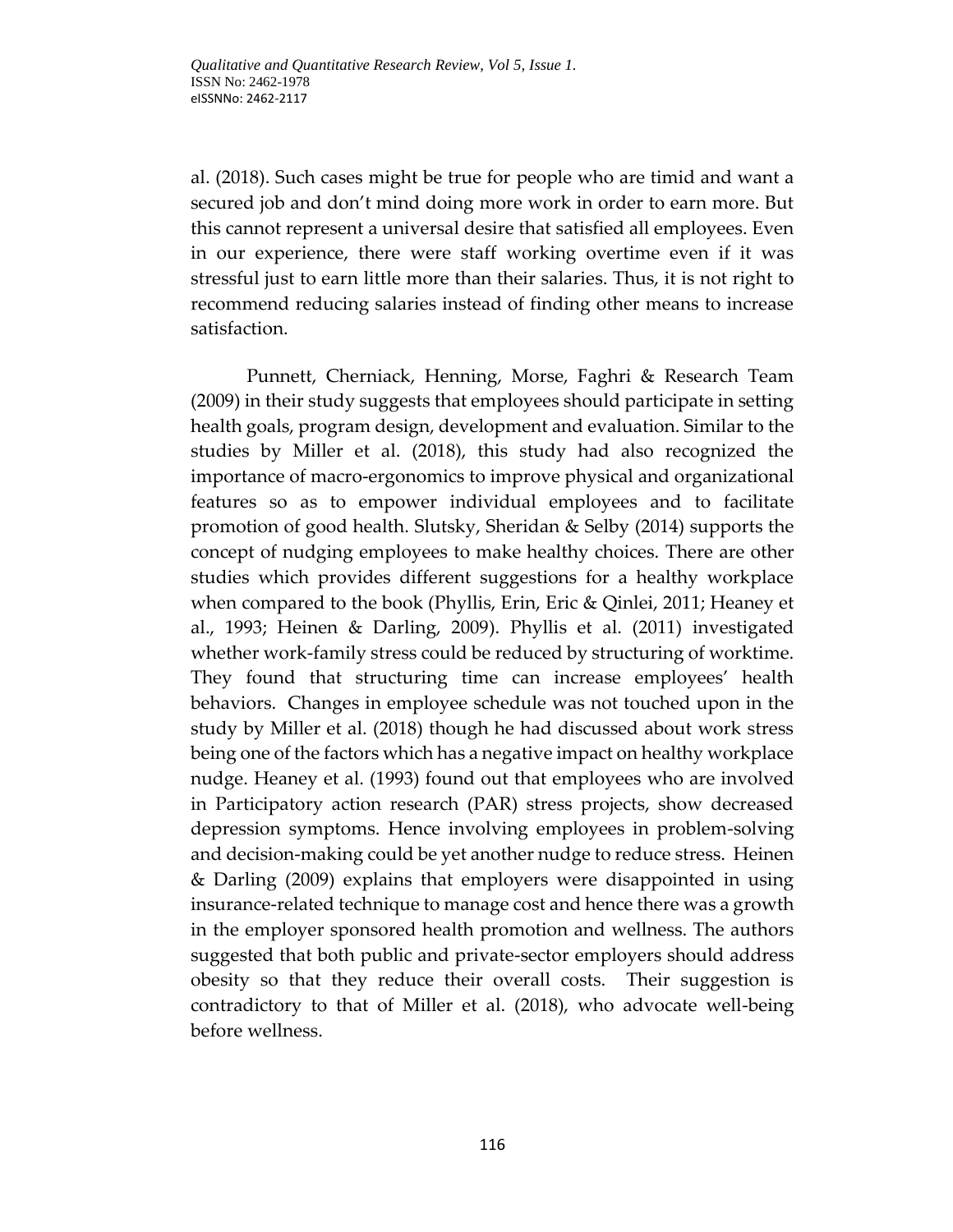### **SUMMARY**

This book is divided into four parts and 17 chapters. Each part has four chapters while the fourth part has five chapters. Part one deals with the slow-moving storm, a situation in which organizations are slow poisoned due to the health crisis of their employees. It also explains that while the focus of organizations today is on wellness programs that is not really the solution to stop the poisoning. The second chapter gives a hint of the positive impact of humanizing the workplace on the health of organizational members. Chapter 3 is titled 'the storm damage' and shows that the nation and its organizations are in pain, pointing out reasons why leaders should care in order to escape the unhealthy trap. Chapter 4 portrays stress as the primary killer and discusses about the importance of well-being before wellness. Part two motivates the reader to reflect on a way out of the trap, by placing happiness before health and the mystery of being hospitable. Part three unfolds the magical nudges, the little things that lead to huge results. There is also a discussion on how healthy buildings can be an invisible power at workplace, financial nudge and being yourself in order to escape the storm. Part four concludes with the need for safe places, creating an ecosystem of care and the promise of a good workplace.

### **RECOMMENDATION**

Based on the arguments of the author and the evaluation of the strengths and weaknesses of the book, we would like to conclude that the book is a product of in-depth research, includes interesting cases, exposes the myth of wellness promoters, and provides strategies to transform into healthy workplace geared towards high performance. It is appropriate for all kinds of organizations and hence, we urge everyone to read this book. No one reading his book would dislike his open frank statements about his journey and the change of focus in the middle of his journey. The workplace nudge is a concept fast gaining popularity in today's organizations. Many organizations have already developed nudges to transform their workplaces to becoming healthier for employees in order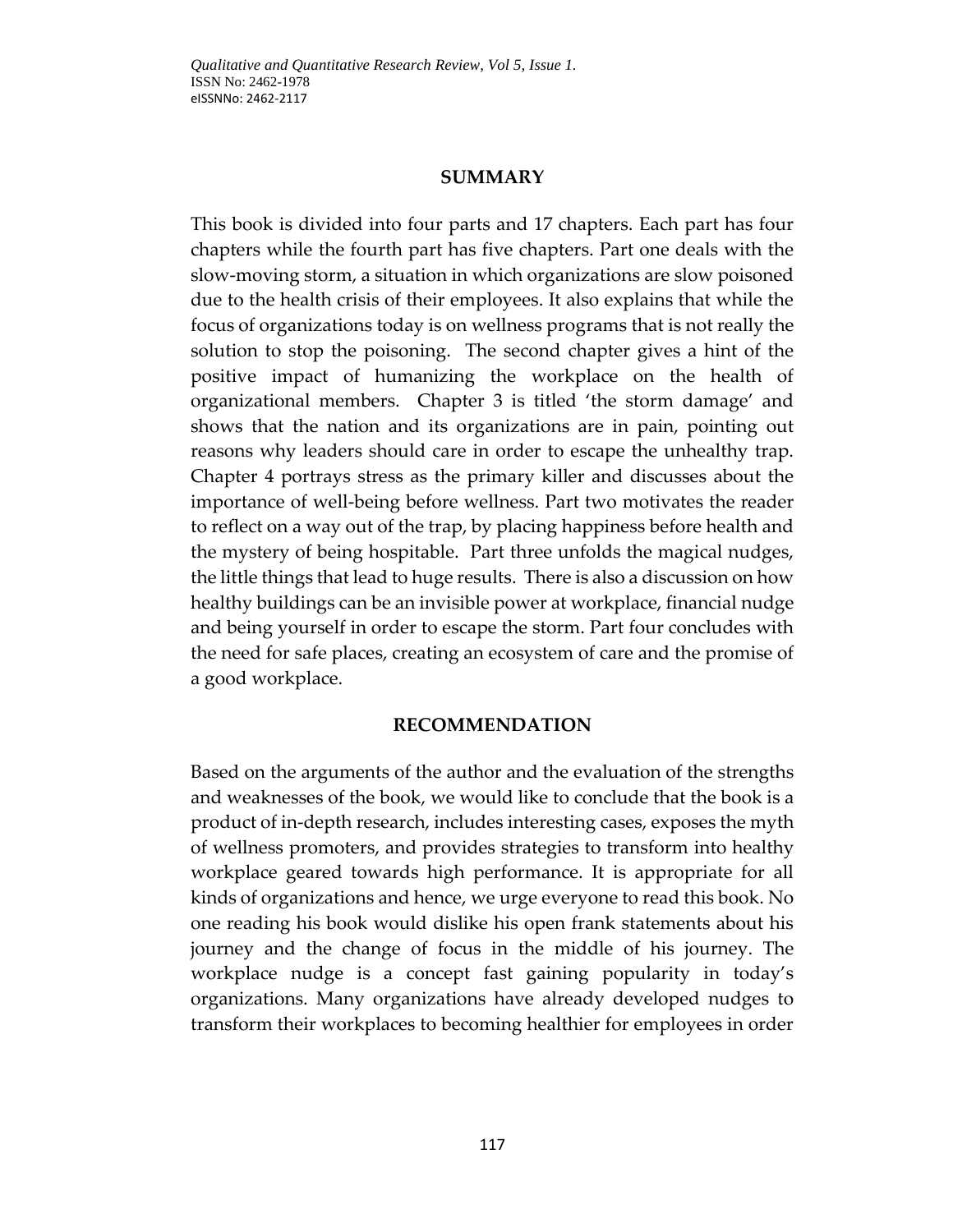to increase productivity, and the best part is transforming the employees into a "happier" human being. Overall, the book provides valuable suggestions which would not have been inaccessible except for big organizations who could afford expensive research. We have provided a detailed snapshot of the book for those who are too busy to read.

## **REFERENCES**

- Author, B., Acosta, J. D., Carman, K. G., Dubowitz, T., Leviton, L., Martin, L. T., & Plough, A. L. (2016). Fostering cross-sector collaboration to improve well-being. *Building a National Culture of Health*, 62-81.
- Bucher, T., Collins, C., Rollo, M. E., McCaffrey, T. A., De Vlieger, N., Van der Bend, D., Truby, H. & Perez - Cueto, F. J. (2016). Nudging consumers towards healthier choices: a systematic by review of positional influences on food choice. *British Journal of Nutrition, 115*(12), 2252-2263.
- Conrad, P. (1987). Wellness in the workplace: Potentials and pitfalls of work-site health promotion. *The Milbank Quarterly, 65*(2), 255-275. doi:10.2307/3350022.
- Dayyon, K.V. (2018, July 27). [Evidence + Insight = Terrific Book on](https://www.amazon.com/gp/customer-reviews/R21FVNTJ9C97PJ/ref=cm_cr_arp_d_rvw_ttl?ie=UTF8&ASIN=1119480124)  [Workplace Health, Happiness, and Well-Being.](https://www.amazon.com/gp/customer-reviews/R21FVNTJ9C97PJ/ref=cm_cr_arp_d_rvw_ttl?ie=UTF8&ASIN=1119480124) Retrieved from [https://www.amazon.com/Healthy-Workplace-Nudge-Buildings-](https://www.amazon.com/Healthy-Workplace-Nudge-Buildings-Performance/product-reviews/1119480124)[Performance/product-reviews/1119480124.](https://www.amazon.com/Healthy-Workplace-Nudge-Buildings-Performance/product-reviews/1119480124)
- Grantham, C. (2018, May 15). Solid, factual evidence for change in health care. Retrieved from [https://www.amazon.com/Healthy-](https://www.amazon.com/Healthy-Workplace-Nudge-Buildings-Performance/product-reviews/%201119480124)[Workplace-Nudge-Buildings-Performance/product-reviews/](https://www.amazon.com/Healthy-Workplace-Nudge-Buildings-Performance/product-reviews/%201119480124) [1119480124.](https://www.amazon.com/Healthy-Workplace-Nudge-Buildings-Performance/product-reviews/%201119480124)
- Heaney, C., Israel, B., Schurman, S., Baker, E., House, J., & Hugentobler, M. (1993). Industrial Relations, Worksite Stress Reduction, and Employee Well-Being: A Participatory Action Research Investigation. *Journal of Organizational Behavior, 14*(5), 495-510. Retrieved from [http://www.jstor.org/stable/2488049.](http://www.jstor.org/stable/2488049)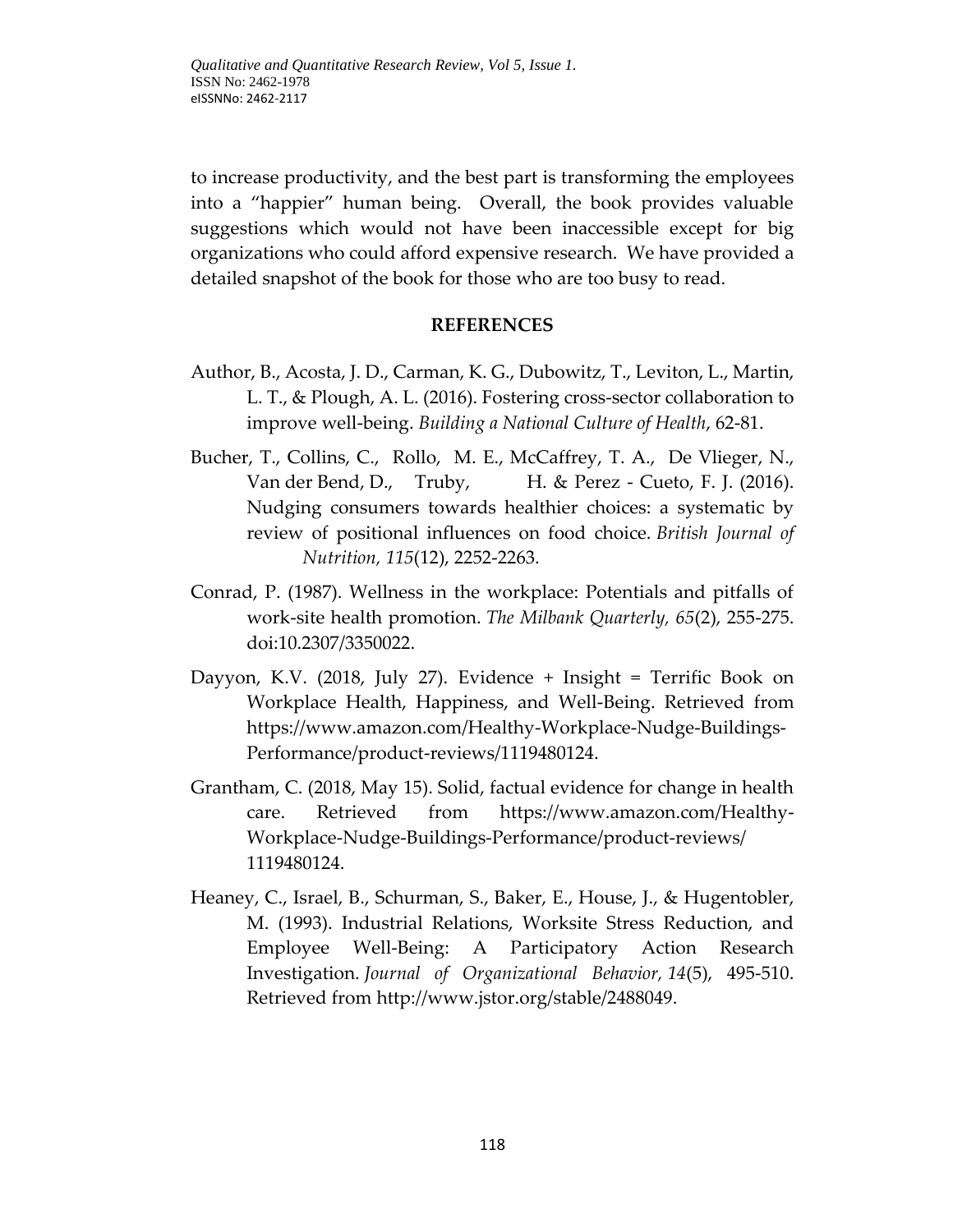- Hanse, G. H., Skov, L. R. & Skov, K. L. (2016). Making healthy choices easier: Regulation versus nudging. *Annual Review of Public Health, 37*, 237-251.
- Heinen, L., & Darling, H. (2009). Addressing Obesity in the Workplace : The Role of Employers. *The Milbank Quarterly*, *87*(1), 101-122.
- Pasquale, F. (Dec 4, 2015, ). Why nudges hardly helps: The reason there's so much unhealthy eating isn't undisciplined individuals — it's the existence of junk food itself. Retrieved from [https://www.theatlantic.com/business/archive/2015/12/nudges](https://www.theatlantic.com/business/archive/2015/12/nudges-effectivenes%20s%20/%20418749/)[effectivenes](https://www.theatlantic.com/business/archive/2015/12/nudges-effectivenes%20s%20/%20418749/) s / 418749/.
- Paulin, I. M. & Gosnell, E. (2017, Aug 30). How irrational labs creates 'irrational' bonuses. Retrieved from https://medium.com/@Irrational [Labs/how-irrational-labs-creates](https://medium.com/@Irrational%20Labs/how-irrational-labs-creates-irrational-bonuses-)[irrational-bonuses-](https://medium.com/@Irrational%20Labs/how-irrational-labs-creates-irrational-bonuses-) dd57bc16d734.
- Phyllis, M., Erin, K., Eric, T., & Qinlei, H. (2011). Changing work, changing health: Can real work-time flexibility promote health behaviors and well-being? *American Sociological Association*, *52*(4), 404-429.
- Punnett, L., Cherniack, M., Henning, R., Morse, T., Faghri, P. & The CPH-NEW Research Team. (2009). A conceptual framework for integrating workplace health promotion and occupational ergonomics programs. *Public Health Reports, 1(124)*, 16-25. Retrieved from [http://www.jstor.org/stable/25682169.](http://www.jstor.org/stable/25682169)
- Largo-Wight, E., Chen, W., Dodd, V. & Weiler, R. (2011). Healthy workplaces: The effects of nature contact at work on employee stress and health. *Public Health Reports, 126*, 124-130. Retrieved from [http://www.jstor.org/stable/41639273.](http://www.jstor.org/stable/41639273)
- Lewis, A. (2018, May18). Among the best workplace wellness books ever. Retrieved from [https://www.amazon.com/Healthy-Workplace-](https://www.amazon.com/Healthy-Workplace-Nudge-Buildings-Performance/product-reviews/1119480124)[Nudge-Buildings-Performance/product-reviews/1119480124.](https://www.amazon.com/Healthy-Workplace-Nudge-Buildings-Performance/product-reviews/1119480124)
- Slutsky, J., Sheridan, S., & Selby, J. (2014). Getting engaged. *Journal of General Internal Medicine*, *29*(12), 1582-1583. [http://doi.org/10.1007/s11606-014-2948-0.](http://doi.org/10.1007/s11606-014-2948-0)